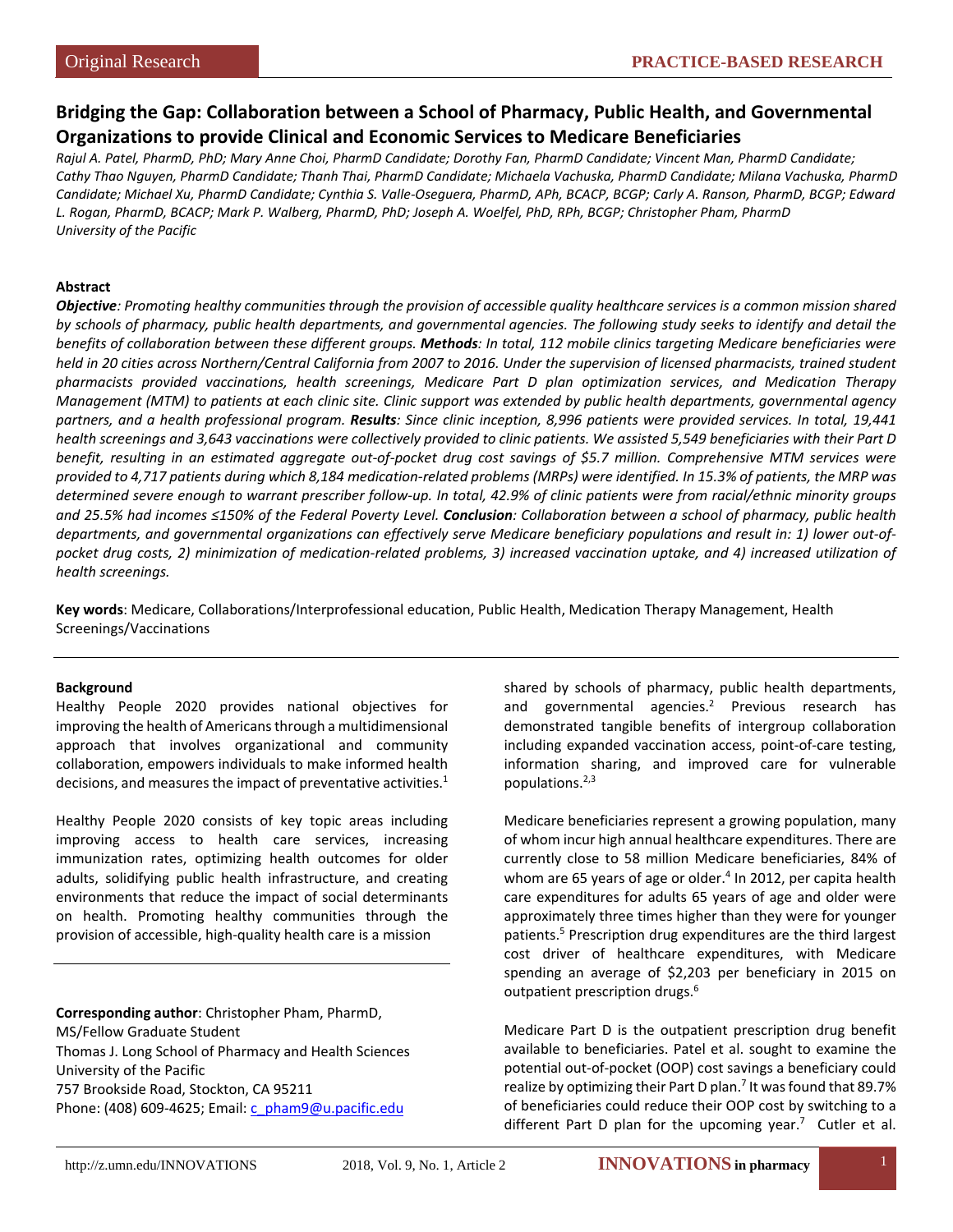Original Research **PRACTICE-BASED RESEARCH**

performed a cross-sectional study including 1,300 beneficiaries with annual incomes less than 300% of the Federal Poverty Level who received Medicare Part D assistance at community outreach events and found that OOP costs were, on average, reduced by 68% following counseling recommendations.<sup>8</sup> Findings from these studies demonstrate that community outreach targeting Medicare beneficiaries can help optimize Part D plan selection and significantly reduce OOP prescription drug costs.

Aside from high OOP drug costs, the complexity of medication regimens can also negatively affect medication adherence and patient outcomes.<sup>9</sup> Americans age 65 years and older take a median of four prescription medications a month, and 39% take five or more. $10,11$  As such, many Medicare beneficiaries face a high drug burden and stand to benefit from Medication Therapy Management (MTM) services. During an MTM intervention, a pharmacist or qualified healthcare provider reviews a patient's medication regimen, discusses their concerns/findings with the patient, and addresses any medication-related problems (MRPs). By meeting certain eligibility criteria, Medicare beneficiaries can qualify for receipt of these services through their Part D plan. In 2014, around 8% of beneficiaries or 2.5 million individuals were eligible for MTM services through their Part D benefit.<sup>12</sup> Despite the availability of MTM services, drug therapy for many beneficiaries may still be suboptimal. The Centers for Medicare & Medicaid Services (CMS) found that only 10% of participating beneficiaries receive a comprehensive medication review, a required component of MTM programs, each year.<sup>12</sup>

The underutilization of MTM services is troubling since MTM has been shown to be effective in improving medication adherence and reducing adverse drug events in the elderly.<sup>13</sup> A 2010 study conducted by the Department of Health and Human Services reported that 42% of adverse events experienced by hospitalized Medicare beneficiaries were due to medications.14 Moreover, Viswanathan et al. found that over 40% of severe drug events were preventable.15 Lindblad et al. conducted a study including 1,340 veterans which found that 15.3% of them experienced a drug-disease state interaction.16

Medication Therapy Management programs can improve disease state outcomes by optimizing medication regimens and improving adherence. Theising et al. found that receiving MTM services led to reduced blood sugar levels in patients with diabetes and lower blood pressure in those with hypertension.<sup>17</sup> Perloth et al. found that beneficiaries with congestive heart failure, chronic obstructive pulmonary disease (COPD), and/or diabetes who received MTM services had 11%-40% higher medication adherence rates compared to those who did not receive MTM services.<sup>18</sup> These studies highlight the potential value of MTM interventions.

Immunizations and preventative health screenings for chronic conditions such as diabetes, hypertension, and osteoporosis can also be beneficial in maintaining the health and well-being of Medicare beneficiaries. Influenza and pneumonia represent the eighth-leading cause of death among adults age 65 years and older in the United States, accounting for 44,836 deaths of the elderly in 2014.<sup>19</sup> Although influenza and pneumonia are largely preventable, vaccination rates remain subpar. In 2015, the Centers for Disease Control and Prevention (CDC) reported that 63.4% of adults age 65 years and older received a flu vaccine in the previous year, and 63.6% had received a pneumococcal vaccine in their lifetime.<sup>20</sup>

Immunization uptake has plateaued over the last decade and remains far short of the 90% coverage goal for each vaccine set by Healthy People 2020.<sup>21-23</sup> Recommendations were made in 2014 for adults age 65 years and older to receive both pneumococcal vaccines, however uptake has been slow with only 18.3% of adults receiving both vaccines two years after the recommendation. $^{23}$  Local public health departments have attempted to increase flu vaccine uptake in underserved populations through partnerships with community-based organizations and hosting vaccine outreach clinics. High patient satisfaction and increased vaccination uptake show that such collaborations can be fruitful.<sup>24</sup>

Existing collaborations between pharmacy and public health have proven beneficial in helping address unmet public health needs. During the H1N1 pandemic in 2009-2010, a collaboration between pharmacies and a local health department in Palm Beach County, Florida helped distribute vaccines and educate patients. This collaboration resulted in the distribution of 200,000 flu information cards to 250 community pharmacies and in-store health clinics by local public health departments. Of those surveyed, 90% of pharmacy managers reported being asked about influenza by their customers, and 64% of pharmacy managers reported finding the local health department a useful resource.<sup>25</sup> The growth of pharmacy and public health collaborations in recent years has sparked interest in policy changes to ensure that pharmacy-based public health services can be effective and sustainable.

Other collaborative programs have been developed with the intent of addressing the health care needs of underserved populations. The Health Disparities Collaborative and the Healthy Communities Access Program were initiated in response to the growing disparity of health care access for different populations.<sup>26</sup> In addition to local health department collaborations, partnerships between public health and schools of pharmacy have been created to offer students patient education opportunities. "AdvoCaring," a program established at Notre Dame of Maryland University's Pharmacy School, provides free health services such as blood pressure monitoring and educational sessions on select health topics to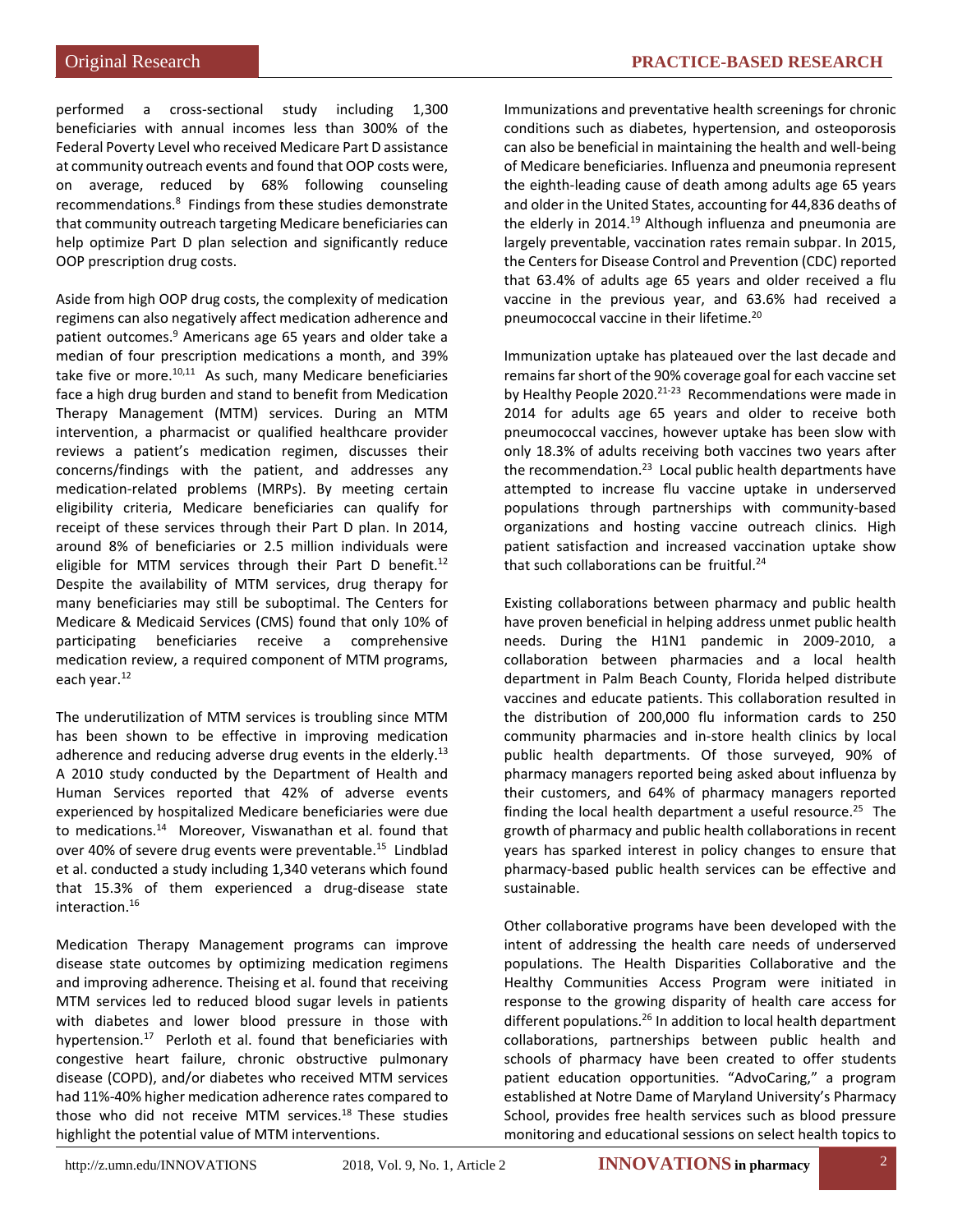populations in need through partnerships with local agencies. 27

Medicare beneficiaries stand to benefit from collaborations between schools of pharmacy, public health departments, and governmental agencies. In this paper, we describe a collaborative approach between a School of Pharmacy, multiple public health departments, and different governmental agencies to assist Medicare beneficiaries in lowering their OOP drug costs, ensuring safe and effective use of their medications through provision of MTM services, and improving access to vaccinations and preventive health screenings.

### **Methods**

In total, 112 mobile health clinics targeting Medicare beneficiaries (Mobile Medicare Clinics) were conducted by the University of the Pacific Thomas J. Long School of Pharmacy and Health Sciences during the annual fall Medicare open enrollment window between 2007 and 2016. All clinics occurred at locations throughout northern and central California. The clinics began by offering only Medicare Part D plan optimization services and expanded over the years to include MTM, vaccinations, and a myriad of free health screenings. All screenings and services were provided by trained pharmacy students under the supervision of licensed pharmacists.

Medicare Part D plan optimization included evaluating a beneficiary's Part D drug plan and identifying if a lower cost plan was available by inputting beneficiary specific information (e.g., medication regimen, preferred pharmacy) into the online Medicare Plan Finder Tool (available at [www.medicare.gov\)](http://www.medicare.gov/). Potential OOP cost savings opportunities, by switching Part D plans, were recorded for each assisted beneficiary.

In 2010, the Mobile Medicare Clinics expanded to include MTM services. The provision of MTM services for assisted beneficiaries included a systematic 12-point process during which the following MRPs were evaluated: 1) expired/out-ofdate medication(s), 2) untreated condition(s), 3) therapeutic duplication(s), 4) medication(s) without indication, 5) contraindication(s), 6) potentially inappropriate medication(s) for older adults, 7) drug-drug interaction(s), 8) drugdisease/condition interaction(s), 9) awareness of the purpose of each medication, 10) how patient reported taking each medication as compared to labeled directions, 11) adverse drug reaction(s), and 12) the availability of cheaper therapeutic alternative(s). Drug information databases including Lexicomp®, Clinical Pharmacology®, UpToDate®, Facts and Comparisons® , and Micromedex® were consulted to help facilitate each MTM intervention. The type and frequency of each MRP was recorded during each MTM intervention. Student findings were presented to a supervising licensed pharmacist during each intervention and a determination was

made as to the severity of each identified MRP. With patient consent, prescribers were notified of all severe MRPs. Demographic data (e.g., race/ethnicity, income, etc.) were collected from each assisted beneficiary during the Part D and/or MTM intervention via a standardized data collection tool that was approved by the University's Institutional Review Board.

In addition to Part D and MTM services, the clinics expanded to provide vaccinations (first introduced in 2010) and health screenings (first introduced in 2011). Immunizations including influenza, pneumococcal (both PCV13 and PPSV23), zoster, and Tdap vaccines have been available at clinic sites. Diabetes and cholesterol screening, blood pressure testing, bone mineral density testing, falls risk assessment, anemia testing, memory decline screening, depression screening, asthma/COPD screening, insomnia screening, and anxiety testing have also been made available at clinic sites.

Our Mobile Medicare Clinics sought collaborative opportunities with strategic partner groups over the years. Partnerships were forged with the following governmental agencies: Health Insurance Counseling & Advocacy Program (HICAP), County Public Health Departments, CMS, Social Security Administration (SSA), and California Department of Aging (CDA). In addition, partnerships with Clinic host sites and other professional programs [University of San Francisco (USF) Nurse Practitioner Program] have also been cultivated. The nature of these partnerships and the support provided by each partner group can be found in **Table 1**.

### **Results**

In aggregate, 8,996 patients were assisted at Clinic sites between 2007 and 2016. In total, 42.9% of patients selfidentified as belonging to a racial and/or ethnic minority group, and 25.5% had incomes less than or equal to 150% of the Federal Poverty Level.

Part D optimization services were provided to 5,549 beneficiaries since the inception of the Clinics. It was observed that 76.3% of assisted beneficiaries had the potential to lower their OOP costs by switching Part D drug plans in the upcoming year (**Table 2**). In aggregate, beneficiaries could realize \$5.7 million (or \$1,031/beneficiary per annum) by switching Part D plans during the annual Medicare Part D open enrollment period. Mean potential OOP savings through Part D plan optimization services increased with time, growing at an average rate of 11.1% per year. In addition, there was a 154% increase in the number of Medicare beneficiaries assisted with Part D plan optimization services since the partnership with CMS first began.

In total 4,717 patients were provided MTM services at Clinic sites between 2010 and 2016. A total of 8,184 MRPs were identified, or roughly 1.74 MRPs/MTM intervention (**Table 3**).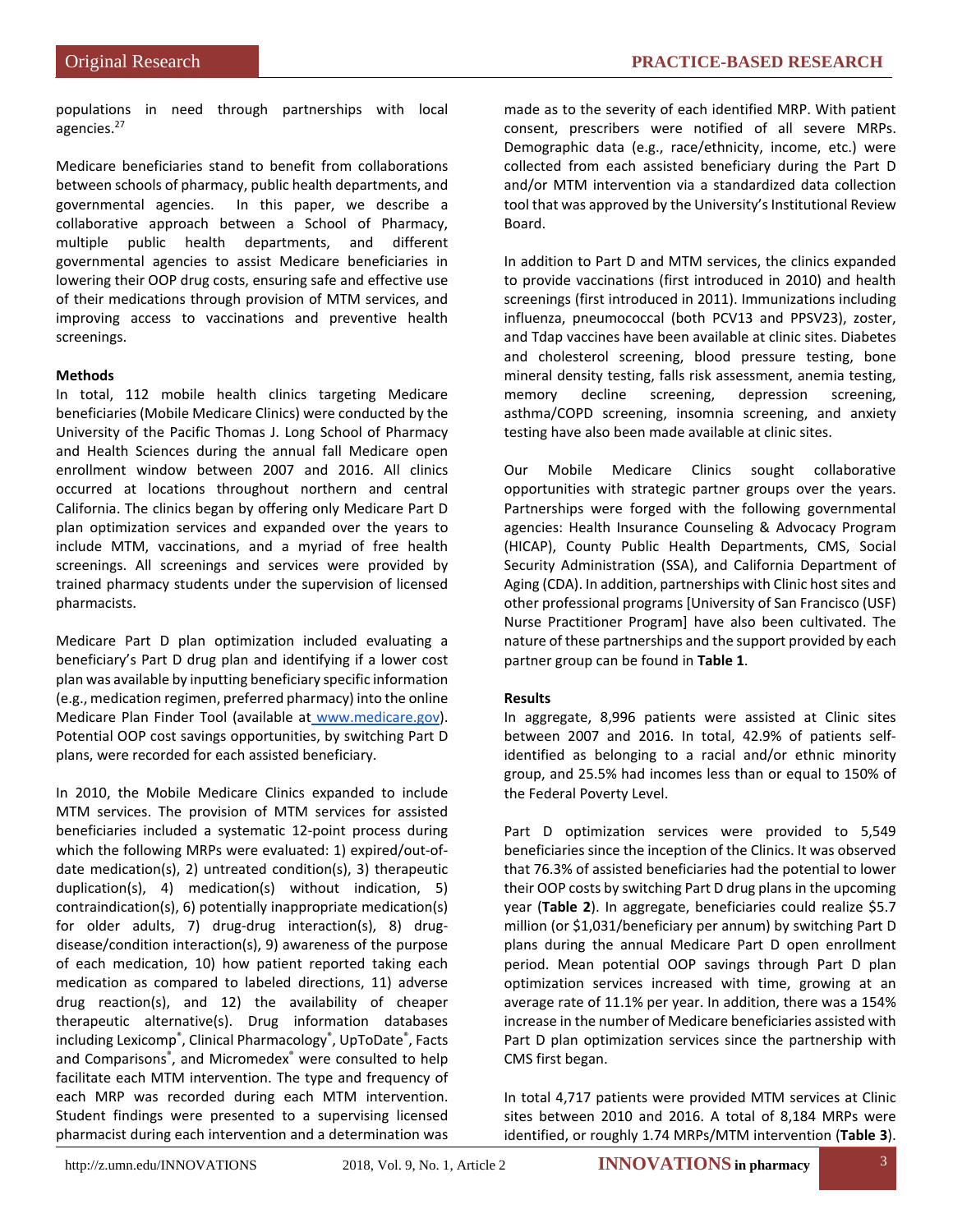Approximately 15.3% of patients who were provided with MTM services had a severe MRP that warranted prescriber contact and follow-up. A noticeable increase in MRPs identified per patient was observed since the interprofessional collaboration with USF's nurse practitioner program began in 2015.

In total, 3,643 vaccines (72.9% of which were for the flu vaccine) were administered to Clinic patients. The number of vaccines provided to Clinic patients increased between 106% and 225% each year since the partnership with County Public Health was first forged. The number of health screenings (e.g., blood glucose, blood pressure, and cholesterol testing) totaled 19,441 at Clinic sites between 2011 and 2016 (**Table 4**). As such, on average 3,240 free health screenings were provided to the community each year and the average patient took advantage of 2.5 such screenings during their attendance at a Clinic site.

#### **Discussion**

There was a 1,815% increase in the number of Clinic patient attendees from 2007 to 2016. The exponential growth in those served is most likely attributable to the support, and collaborative nature, of our external partners.

With regard to Part D plan optimization, the number of beneficiaries assisted grew every year since the CMS partnership began in 2011 (Table 1). The most likely reason for the observed growth is that CMS's onsite/phone support during Clinics enabled more efficient beneficiary eligibility verification. This significantly reduced the average length of time per intervention and allowed for a greater number of beneficiaries to receive Part D services at each Clinic site. The fact that a smaller (72.8% vs. 95.2%) percentage of patients were observed to have potential OOP cost-savings by switching Part D plans in 2016 versus 2007 is likely attributable to the number of plan offerings. In 2007, there were 55 standalone Part D prescription drug plans available in California. In contrast, there were only 24 such plans in 2017. $^{28}$  The decrease in plan offerings means that beneficiaries now have fewer plans from which to choose that could result in lower OOP cost savings.

The number of patients receiving MTM services consistently increased every year the service was offered (Table 3). There was a notable increase in the average number of MRPs identified per MTM intervention starting 2014 and continuing through 2016. We posit that this uptick occurred because of the interprofessional collaboration with the USF Nurse Practitioner program. Starting in 2014, nurse practitioner students assisted pharmacy students in providing the MTM intervention and helped collect medical and medication information from the patient while drawing on their own expertise and training focus. This comprehensive approach was much more thorough than that which would be possible by any one type of health care professional student alone. Despite the increase in the number of MRPs identified, the percentage of severe MRPs remained constant during this time. This suggests that the collaboration mostly helped identifying problems that were less severe in nature and/or that once identified and addressed it was unlikely that those same severe MRPs would be found when patients returned the following year.

The number of vaccines administered in a given year increased from 208 to 677 following collaboration with Public Health (Table 4). In a typical year, between 150 and 250 doses of the flu vaccine were secured from County Public Health departments. This flu vaccine supply enabled us to provide the influenza vaccine to Clinic patients regardless of their insurance coverage or ability to pay. The number of administered pneumococcal vaccinations increased by 44% from 2013 to 2015 and made up about 30% of provided vaccinations in 2015. The pneumococcal vaccine uptake increased and plateaued with a peak in 2015 which is likely attributable to the 2014 CDC recommendations to provide adults age 65 years and older with one dose of each vaccine (13-valent pneumococcal conjugate vaccine [PCV13] and the 23-valent pneumococcal polysaccharide vaccine [PPSV23]) six to twelve months apart.<sup>29</sup> While there has been an overall increase in vaccines administered since 2010, a steady decline from 2013 has been observed. A plausible reason for this finding is that once patients have received the shingles, Tdap and both pneumococcal vaccines they have been brought upto-date and thus only need an annual flu vaccine. Vaccine delivery and uptake are multifactorial and requires much more logistical, financial and faculty support to ensure its growth and sustainability compared to lower cost health screenings or cognitive services (e.g., MTM).

Partnership between a school of pharmacy, governmental health organizations, community partners and other health professional programs can effectively provide much-needed health care screenings/services to underserved and underrepresented communities. In doing so, collaborations of this type have the potential to reduce OOP health care costs, promote medication safety, improve access to preventative health screenings, and aid communities in achieving public health goals. Viewing this collaborative model in the frame of pharmacy education can transform the way students perceive current healthcare challenges and integrate their skills to effectuate change. Raising student awareness of public health is key to improving healthcare access to underserved communities. By partnering with public health, pharmacy students have the opportunity to participate in public health initiatives and provide services that can benefit targeted communities.<sup>30</sup>

In November 2015, recognizing the increasing synergy between public health and pharmacy, the American Public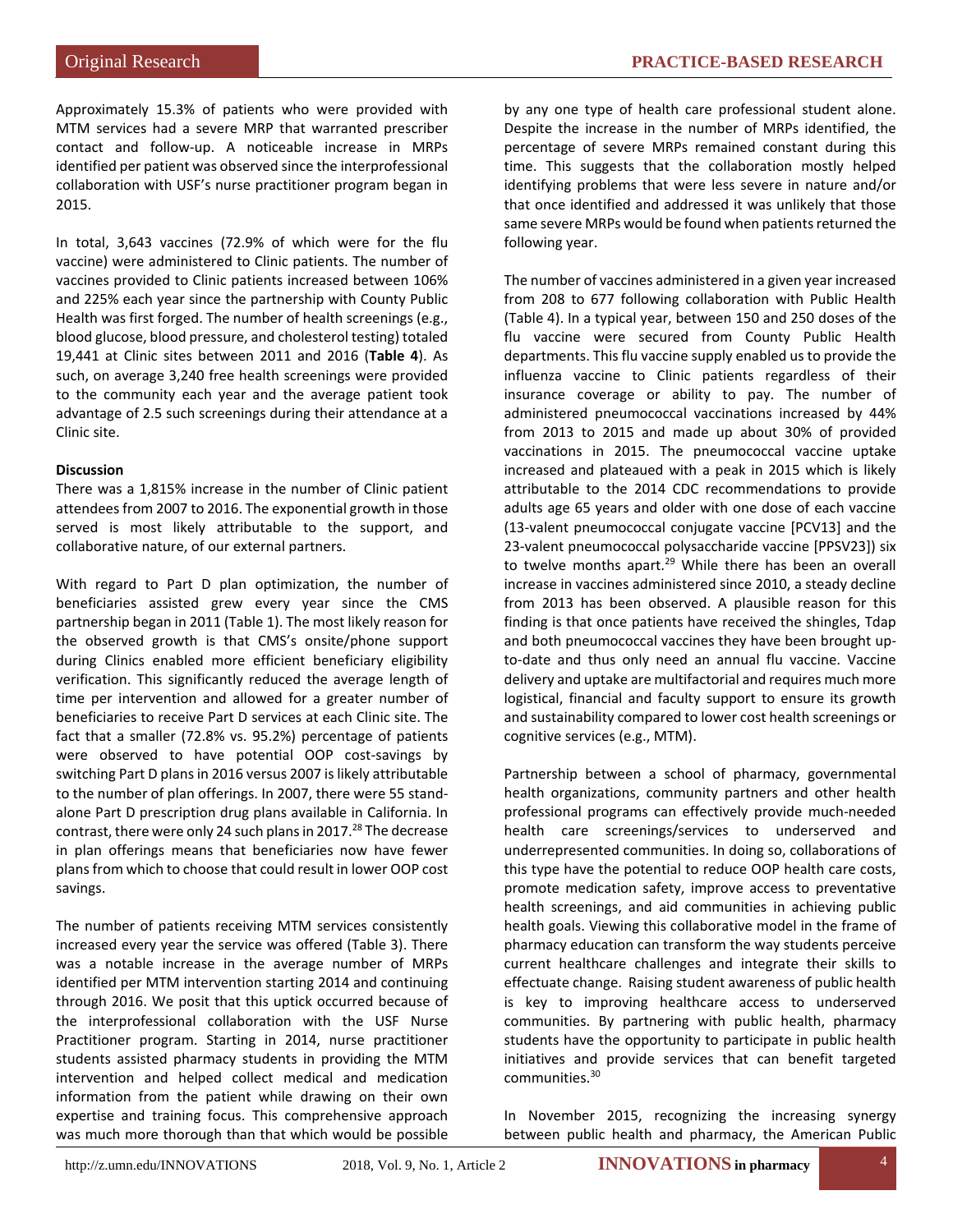Health Association's Governing Council approved the development of a Pharmacy Public Health Special Primary Interest Group (SPIG). This group focused on advancing the pharmacist's role in promoting public health, encouraging safe medication use, and improving patient outcomes. Due to an aging population and rising healthcare costs, pharmacists and by extension, pharmacy students are well positioned to have a meaningful role impacting patient care. Offering services such as Part D optimization, MTM, vaccinations and health screenings can help reduce patient and the healthcare system costs, increase medication adherence, and improve health outcomes.

One limitation of this study is the exploratory nature of the outcomes measured, such as potential savings and MRPs identified as opposed to realized savings or hospitalizations avoided. Due to the nature of the mobile health clinics, there was no quantitative way to measure the impact of each individual organization. Further research is needed to determine the impact of services provided on the public health sector as well as clinical and economic benefits.

## **Conclusion**

This study described the nature of support and resultant outcomes from a collaborative approach between a school of pharmacy, public health, and governmental organizations to improve the economic and clinical outcomes of communitydwelling Medicare beneficiaries. We found that the number of patients served increased greatly through this collaborative approach and benefits to Clinic attendees included lower OOP drug costs, identification and minimization of medicationrelated problems, increased vaccine uptake and increased utilization of preventative healthcare screenings.

### **Acknowledgements**: None

**Conflict of Interest:** We declare no conflicts of interest or financial interests that the authors or members of their immediate families have in any product or service discussed in the manuscript, including grants (pending or received), employment, gifts, stock holdings or options, honoraria, consultancies, expert testimony, patents and royalties.

**Treatment of Human Subjects:** IRB review/approval required and obtained

#### **References**

- 1. U.S. Department of Health and Human Services, Office of Disease Prevention and Health Promotion. Healthy people 2020. Healthy People 2020 Web site[.](https://www.healthypeople.gov/2020/About-Healthy-People) [https://www.healthypeople.gov/2020/About-](https://www.healthypeople.gov/2020/About-Healthy-People)[Healthy-People.](https://www.healthypeople.gov/2020/About-Healthy-People) Published 2014. Updated 2017. Accessed February 24, 2017.
- 2. Roberts G, Rubin S, Smith J, Adams A, Klepser D. Public health perceptions of community pharmacy partnership opportunities. *J Public Health Management Practice*. 2015;21(4):413-415.
- 3. DiPietro Mager N, Farris K. The importance of public health in pharmacy education and practice. *American Journal of Pharmaceutical Education*. 2016;80(2):1-2.
- 4. Medicare enrollment dashboard. CMS.gov Web site[.](https://www.cms.gov/Research-Statistics-Data-and-Systems/Statistics-Trends-and-Reports/Dashboard/Medicare-Enrollment/Enrollment%20Dashboard.html) [https://www.cms.gov/Research-Statistics-Data-and-](https://www.cms.gov/Research-Statistics-Data-and-Systems/Statistics-Trends-and-Reports/Dashboard/Medicare-Enrollment/Enrollment%20Dashboard.html)[Systems/Statistics-Trends-and-](https://www.cms.gov/Research-Statistics-Data-and-Systems/Statistics-Trends-and-Reports/Dashboard/Medicare-Enrollment/Enrollment%20Dashboard.html)[Reports/Dashboard/Medicare-](https://www.cms.gov/Research-Statistics-Data-and-Systems/Statistics-Trends-and-Reports/Dashboard/Medicare-Enrollment/Enrollment%20Dashboard.html)[Enrollment/Enrollment%20Dashboard.html.](https://www.cms.gov/Research-Statistics-Data-and-Systems/Statistics-Trends-and-Reports/Dashboard/Medicare-Enrollment/Enrollment%20Dashboard.html) Updated 2017. Accessed April 20, 2017.
- 5. U.S. Department of Health and Human Services. 2012 CMS statistics. . 2012;03504.
- 6. Cubanski J, Neuman T. The facts on medicare spending and financing. The Henry J. Kaiser Family Foundation Web site[.](http://www.kff.org/medicare/issue-brief/the-facts-on-medicare-spending-and-financing/) [http://www.kff.org/medicare/issue-brief/the-facts](http://www.kff.org/medicare/issue-brief/the-facts-on-medicare-spending-and-financing/)[on-medicare-spending-and-financing/.](http://www.kff.org/medicare/issue-brief/the-facts-on-medicare-spending-and-financing/) Published July 18, 2017. Updated 2017. Accessed February 24, 2017.
- 7. Patel R, Lipton H, Cutler T, Smith A, Tsunoda S, Stebbins M. Cost minimization of medicare part D prescription drug plan expenditures. *The American Journal of Managed Care*. 2009;15(8):545-552.
- 8. Cutler T, Stebbins M, Smith A, et al. Promoting access and reducing expected out-of-pocket prescription drug costs for vulnerable medicare beneficiaries: A pharmacist-directed model. *Medical Care*. 2011;49(4):343-347.
- 9. Fried T, O'Leary J, Towle V, Goldstein M, Trentalange M, Martin D. Health outcomes associated with polypharmacy in community-dwelling older adults: A systematic review. *J Am Geriatr Soc*. 2014;62(12):2261-2272.
- 10. Charlesworth C, Smit E, Lee D, Alramadhan F, Odden M. Polypharmacy among adults aged 65 years and older in the united states: 1988-2010. *J Gerontolog A Bio Sci Med Sci*. 2015;70(8):989-995.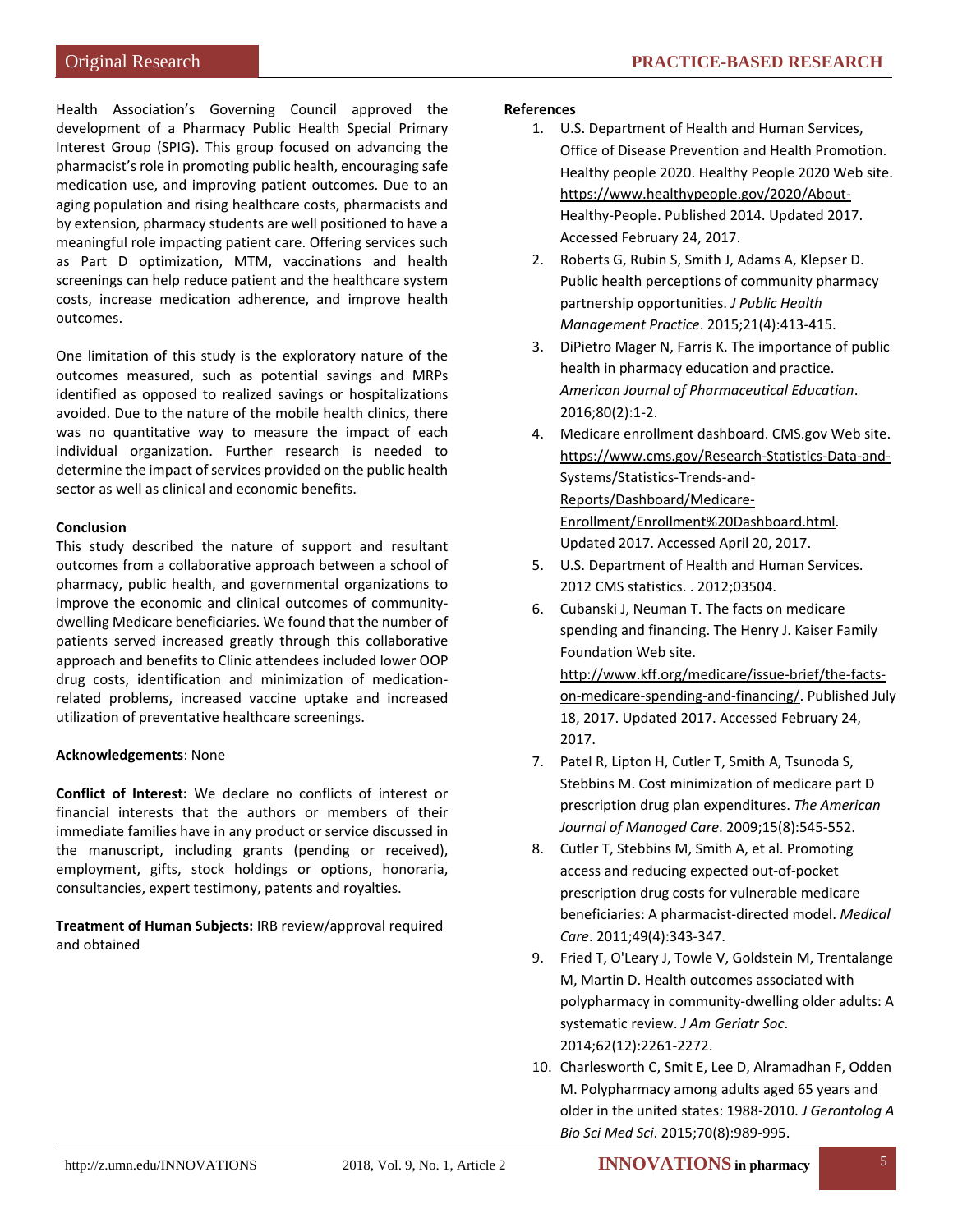- 11. Kantor E, Rehm C, Haas J. Trends in prescription drug use among adults in the united states from 1999- 2012. *JAMA*. 2015;314(17):1818-1831.
- 12. CMS. Medicare program; contract year 2015 policy and technical changes to the medicare advantage and the medicare prescription drug benefit programs. *Federal Register*. 2014;79(7):1918-2073.
- 13. Burke LA, Ryan AM, The Complex Relationship between Cost and Quality in US Health Care. *AMA Journal of Ethics.* 2014;16(2):124-130.
- 14. Department of Health and Human Services., Levinson D. Adverse events in hospitals: National incidence among medicare beneficiaries. 2010.
- 15. Viswanathan M, Kahwati LC, Golin CE, et al. Medication Therapy Management Interventions in Outpatient Settings: A Systematic Review and Metaanalysis. *JAMA Intern Med.* 2015;175(1):76–87. doi:10.1001/jamainternmed.2014.5841
- 16. Lindblad C, Hanlon J, Gross C, et al. Clinically important drug-disease interactions and their prevalence in older adults.*Clin Ther*. 2006;28(8):1133-1143.
- 17. Theising K, Fritschle T, Schlofield A, Hicks E, Schymik M. Implementation and clinical outcomes of an employer-sponsored, pharmacist-provided medication therapy management program. *Pharmacotherapy*. 2015;35(11):e159-163.
- 18. Perlroth D, Marrufo G, Montesinos A, et al. Medication therapy management in chronically ill populations: Final report. *Burlingame, CA: Acumen, LLC*. 2013.
- 19. Kochanek DK, Murphy LS, Xu J, et al. National vital statistics reports: Deaths: Final data for 2014. *NVSS*. 2016;4(65).
- 20. National Center for Health Statistics. Health, United States, 2015: With Special Feature on Racial and Ethnic Health Disparities. Hyattsville, MD. 2016. 2016.
- 21. National Center for Health Statistics. Health, United States, 2013: With Special Feature on Prescription Drugs. Hyattsville, MD. 2014. (CDC 2013)
- 22. National Center for Health Statistics. Health, United States, 2016: With Chartbook on Long-term Trends in Health. Hyattsville, MD. 2017. (CDC 2016)
- 23. Hall V, Banerjee E, Kenyon C. Centers for disease control and prevention: Morbidity and mortality weekly report. *MMWR*. 2017;27(66).
- 24. Mobasher Z, Smith L, Stegall A, et al. Communitybased flu outreach clinics in south los angeles: Client satisfaction and experiences. *Public Health Nurse*. 2017;34(3):276-285.
- 25. Rosenfeld L, Etkind P, Grasso A. Extending the reach: Local health department collaboration with community pharmacies in palm beach county, florida for H1N1 influenza pandemic response. *JPHMP*. 2011. 17(5):439–448.
- **26.** Shi L, Collins P. Public-private partnerships in community health centers: Addressing the needs of underserved populations. *Organizational Ethics*. 2007;4(1).
- 27. Fritsch M, Culver N, Culhane N, Thigpen J, Lin A. AdvoCaring: A cocirricular program to provice advocacy and caring to underserved populations in baltimore. *American Journal of Pharmaceutical Education*. 2016;80(7):1-8.
- 28. Q1 Group LLC. 2017 stand-alone medicare part D prescription drug plans. Q1Medicare.com Web sit[e.](https://q1medicare.com/PartD-SearchPDPMedicare-2017PlanFinder.php?state=CA&addinfo=&LIS=&only5=&stars5=&natOnly=&plans=&plans2=&sort=premiumasc&ded=400&lis=&prem=179&tier1copay=&gap=&utm_source=partd&utm_medium=pdpfinder&utm_campaign=link2chart) [https://q1medicare.com/PartD-SearchPDPMedicare-](https://q1medicare.com/PartD-SearchPDPMedicare-2017PlanFinder.php?state=CA&addinfo=&LIS=&only5=&stars5=&natOnly=&plans=&plans2=&sort=premiumasc&ded=400&lis=&prem=179&tier1copay=&gap=&utm_source=partd&utm_medium=pdpfinder&utm_campaign=link2chart)[2017PlanFinder.php?state=CA&addinfo=&LIS=&only](https://q1medicare.com/PartD-SearchPDPMedicare-2017PlanFinder.php?state=CA&addinfo=&LIS=&only5=&stars5=&natOnly=&plans=&plans2=&sort=premiumasc&ded=400&lis=&prem=179&tier1copay=&gap=&utm_source=partd&utm_medium=pdpfinder&utm_campaign=link2chart) [5=&stars5=&natOnly=&plans=&plans2=&sort=premi](https://q1medicare.com/PartD-SearchPDPMedicare-2017PlanFinder.php?state=CA&addinfo=&LIS=&only5=&stars5=&natOnly=&plans=&plans2=&sort=premiumasc&ded=400&lis=&prem=179&tier1copay=&gap=&utm_source=partd&utm_medium=pdpfinder&utm_campaign=link2chart) [umasc&ded=400&lis=&prem=179&tier1copay=&gap](https://q1medicare.com/PartD-SearchPDPMedicare-2017PlanFinder.php?state=CA&addinfo=&LIS=&only5=&stars5=&natOnly=&plans=&plans2=&sort=premiumasc&ded=400&lis=&prem=179&tier1copay=&gap=&utm_source=partd&utm_medium=pdpfinder&utm_campaign=link2chart) [=&utm\\_source=partd&utm\\_medium=pdpfinder&ut](https://q1medicare.com/PartD-SearchPDPMedicare-2017PlanFinder.php?state=CA&addinfo=&LIS=&only5=&stars5=&natOnly=&plans=&plans2=&sort=premiumasc&ded=400&lis=&prem=179&tier1copay=&gap=&utm_source=partd&utm_medium=pdpfinder&utm_campaign=link2chart) [m\\_campaign=link2chart.](https://q1medicare.com/PartD-SearchPDPMedicare-2017PlanFinder.php?state=CA&addinfo=&LIS=&only5=&stars5=&natOnly=&plans=&plans2=&sort=premiumasc&ded=400&lis=&prem=179&tier1copay=&gap=&utm_source=partd&utm_medium=pdpfinder&utm_campaign=link2chart) Updated 2017. Accessed July 19, 2017, 2017.
- 29. Black C, Yue X, Ball S. Centers for disease control and prevention: Morbidity and mortality weekly report. *MMWR*. 2014;63(37).
- 30. Dindial S, Fung C, Arya V. A call for greater policy emphasis and public health applications in pharmacy education. *American Journal of Pharmaceutical Education*. 2012;76(8):1-2.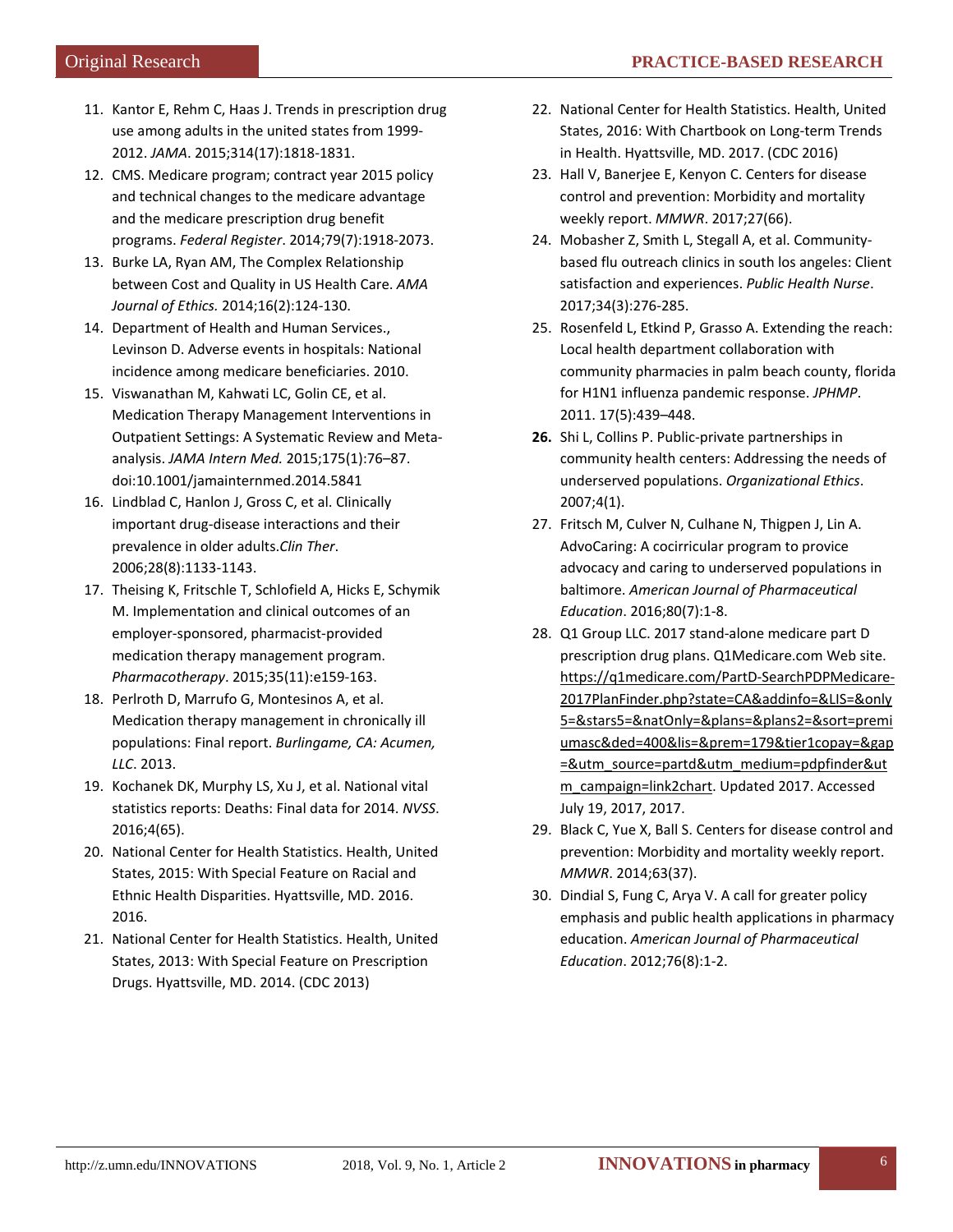## **Table 1. Clinic Partners and the Nature of their Provided Support Either Prior to and/or During Each Mobile Medicate Clinic**

| <b>Partners</b><br>(first year of                                                   |                                                                                                                                                                                                                                                                                                                                             |                                                                                                                                                                                                                |
|-------------------------------------------------------------------------------------|---------------------------------------------------------------------------------------------------------------------------------------------------------------------------------------------------------------------------------------------------------------------------------------------------------------------------------------------|----------------------------------------------------------------------------------------------------------------------------------------------------------------------------------------------------------------|
| partnership)                                                                        | <b>Prior to Clinic</b>                                                                                                                                                                                                                                                                                                                      | <b>At Clinic</b>                                                                                                                                                                                               |
| <b>Health Insurance</b><br>Counseling &<br>Advocacy Program<br>(2007)               | Assisted in disseminating Clinic flyers<br>$\bullet$<br>throughout the community<br>Helped establish new Clinic host sites<br>$\bullet$                                                                                                                                                                                                     | Provided in-person Clinic support to answer<br>$\bullet$<br>beneficiary questions about Medicare<br>Advantage plan offerings in their county,<br>Medigap policies, and Medicare's general<br>benefit structure |
| County Public Health<br>Services (2010)                                             | Hosted focus groups to test the effectiveness<br>$\bullet$<br>of Clinic marketing material<br>Funded event(s) flyer production and<br>$\bullet$<br>distribution to increase awareness of Clinics<br>Advertised Clinics throughout the community<br>$\bullet$<br>Funded a sensitivity training program for<br>$\bullet$<br>pharmacy students | Supplied influenza vaccines for county<br>$\bullet$<br>residents                                                                                                                                               |
| <b>Centers for Medicare</b><br>& Medicaid Services<br>(2011)                        | Assisted in disseminating Clinic flyers<br>$\bullet$<br>throughout the community                                                                                                                                                                                                                                                            | Provided direct support during each Clinic to<br>$\bullet$<br>assist in beneficiary eligibility verification and<br>technical questions                                                                        |
| <b>Social Security</b><br>Administration<br>(2012)                                  |                                                                                                                                                                                                                                                                                                                                             | Provided onsite Clinic support for<br>$\bullet$<br>beneficiaries needing help in applying for the<br>Low-Income Subsidy (LIS)                                                                                  |
| California<br>Department of Aging<br>(2012)                                         | Assisted in disseminating Clinic flyers<br>$\bullet$<br>throughout the community<br>Provided grant funding to help subsidize the<br>$\bullet$<br>cost of Clinic offerings                                                                                                                                                                   | Provided onsite Clinic support to share<br>$\bullet$<br>resources available to beneficiaries                                                                                                                   |
| University of San<br>Francisco (USF)<br><b>Nurse Practitioner</b><br>Program (2014) | Participated in simulation exercises to<br>$\bullet$<br>prepare students (pharmacy and nurse<br>practitioners) for interprofessional<br>collaborative patient care at Clinic sites                                                                                                                                                          | Provided interprofessional collaboration<br>$\bullet$<br>during Clinic MTM interventions                                                                                                                       |
| <b>Individual Clinic Host</b><br><b>Sites</b>                                       | $\bullet$<br>Coordinated Clinic patient appointments<br>Provided assistance with Clinic advertisement<br>$\bullet$<br>Educated students on effective<br>$\bullet$<br>communication and cultural awareness of the<br>target population                                                                                                       | Provided venue space<br>$\bullet$<br>Provided logistical support<br>$\bullet$<br>Provided food for volunteers<br>$\bullet$                                                                                     |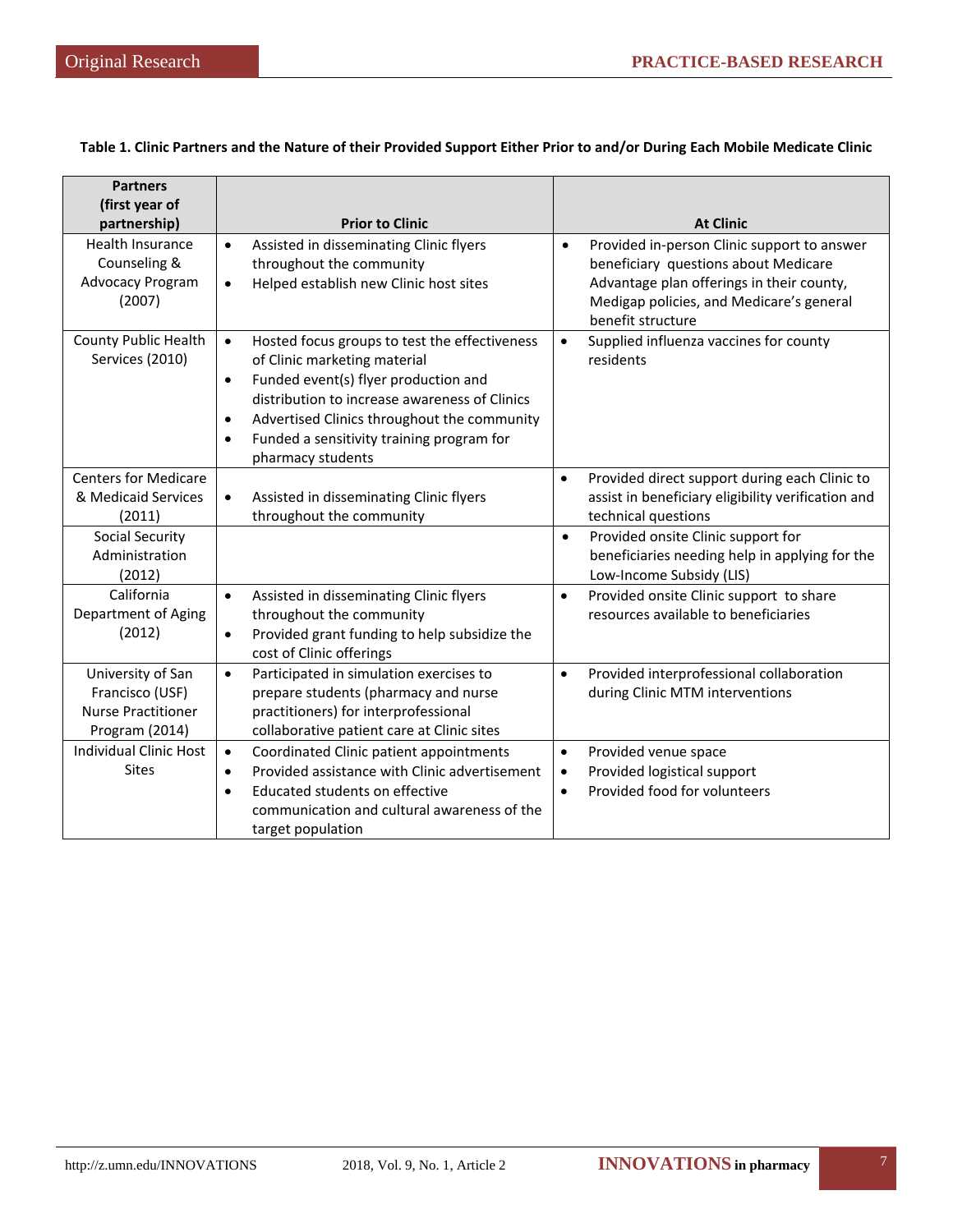| Year           |        |         |         |         |         |         |         |           |           |           |
|----------------|--------|---------|---------|---------|---------|---------|---------|-----------|-----------|-----------|
|                | 2007   | 2008    | 2009    | 2010    | 2011    | 2012    | 2013    | 2014      | 2015      | 2016      |
| Number of      |        |         |         |         |         |         |         |           |           |           |
| Clinics        | 6      | 8       | 11      | 9       | 13      | 12      | 14      | 13        | 13        | 13        |
| Number of      |        |         |         |         |         |         |         |           |           |           |
| patients       |        |         |         |         |         |         |         |           |           |           |
| assisted with  |        |         |         |         |         |         |         |           |           |           |
| Part D         | 72     | 315     | 286     | 395     | 540     | 621     | 676     | 754       | 888       | 1,002     |
| Patients with  |        |         |         |         |         |         |         |           |           |           |
| potential OOP  |        |         |         |         |         |         |         |           |           |           |
| cost savings   |        |         |         |         |         |         |         |           |           |           |
| by switching   |        |         |         |         |         |         |         |           |           |           |
| Part D plans   |        |         |         |         |         |         |         |           |           |           |
| (%)            | 95.2   | 85.8    | 77.8    | 75.2    | 81.2    | 80.2    | 77.7    | 69.4      | 74.5      | 72.8      |
| Total          |        |         |         |         |         |         |         |           |           |           |
| potential OOP  |        |         |         |         |         |         |         |           |           |           |
| savings by     |        |         |         |         |         |         |         |           |           |           |
| switching Part |        |         |         |         |         |         |         |           |           |           |
| D plans $(5)$  | 35,696 | 146,627 | 140,276 | 174,688 | 368,660 | 713,502 | 660,315 | 1,043,429 | 1,320,073 | 1,121,370 |
| Avg. annual    |        |         |         |         |         |         |         |           |           |           |
| potential OOP  |        |         |         |         |         |         |         |           |           |           |
| savings per    |        |         |         |         |         |         |         |           |           |           |
| patient (\$)   | 496    | 646     | 754     | 562     | 814     | 1,149   | 972     | 1,628     | 1,487     | 1,282     |

### **Table 2. Resultant Outcomes from Medicare Part D Plan Optimization Services from 2007-2016**

OOP=out-of-pocket

Avg.=average

## **Table 3. Medication Therapy Management (MTM) Services and Identified Medication Related Problems (MRP's) from 2007 to 2016**

| Year                                                                       |                          |                          |                          |            |             |            |             |              |              |              |
|----------------------------------------------------------------------------|--------------------------|--------------------------|--------------------------|------------|-------------|------------|-------------|--------------|--------------|--------------|
|                                                                            | 2007                     | 2008                     | 2009                     | 2010       | 2011        | 2012       | 2013        | 2014         | 2015         | 2016         |
| Number of MTM services<br>provided                                         | $\overline{\phantom{0}}$ | $\overline{\phantom{a}}$ | $\overline{\phantom{a}}$ | 339        | 543         | 583        | 659         | 731          | 865          | 997          |
| <b>Total MRPs identified</b><br>Avg. MRP per patient                       | $\overline{\phantom{0}}$ | $\overline{\phantom{a}}$ | $\overline{\phantom{0}}$ | 501<br>1.5 | 431<br>0.8  | 998<br>1.7 | 775<br>1.2  | 1,139<br>1.6 | 1,992<br>2.3 | 2,348<br>2.4 |
| <b>Total severe MRPs</b><br>identified<br>(%) of MRPs identified<br>severe | $\overline{\phantom{a}}$ |                          |                          | 78<br>15.6 | 103<br>23.9 | 62<br>6.2  | 137<br>17.7 | 79<br>6.9    | 102<br>5.1   | 162<br>6.9   |

MRP=medication related problems

MTM=medication therapy management

Avg.=average